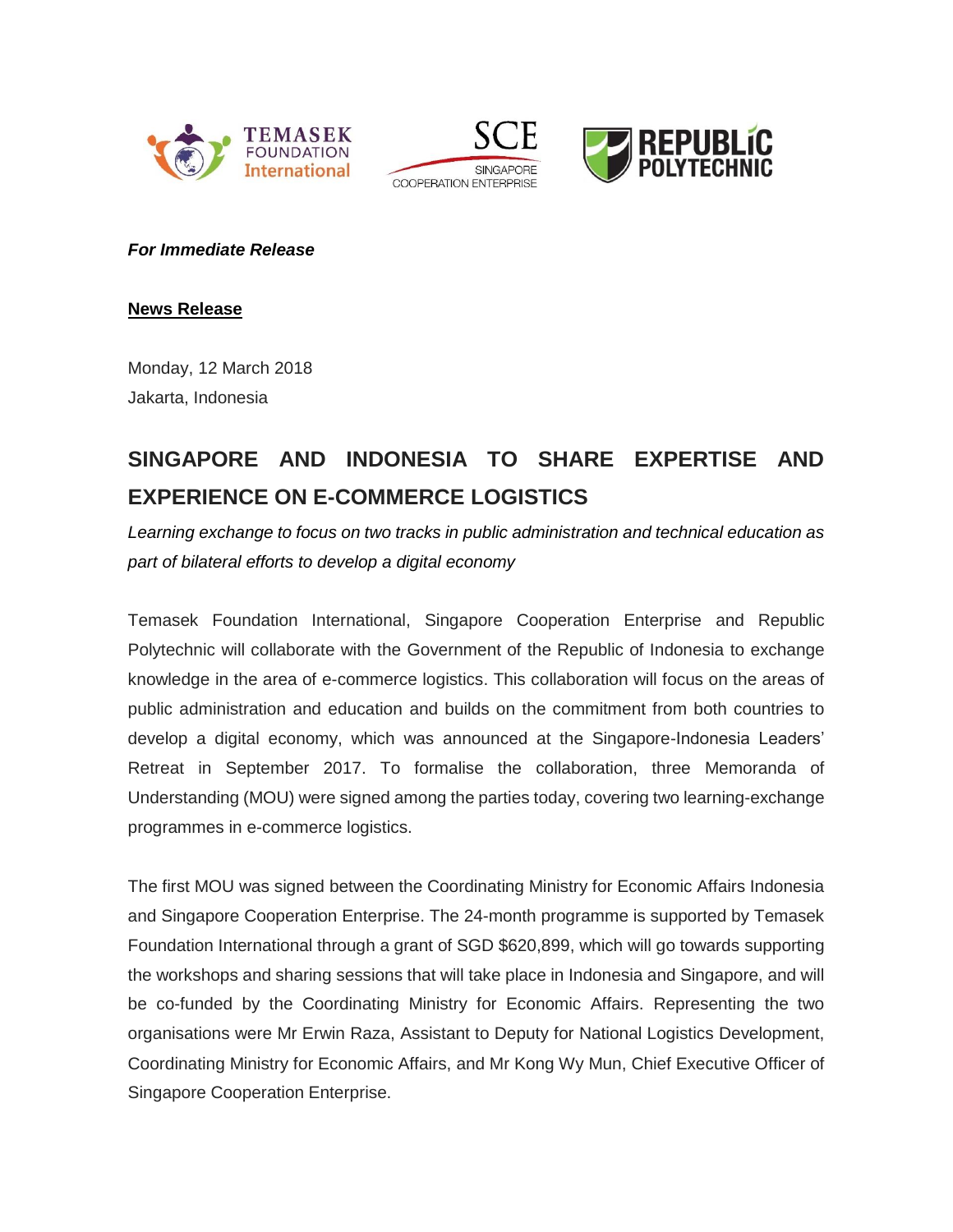The second and third MOUs were signed between Republic Polytechnic and the Ministry of Research, Technology and Higher Education of the Republic of Indonesia and Republic Polytechnic and POS Indonesia Educational Foundation respectively. The representatives of the organisations were Dr Michael Koh, Deputy Principal (Academic Services), Republic Polytechnic, Dr Ir Paristiyanti Nurwardani, Director of Learning of the Directorate General of Learning and Student Affair, Ministry of Research, Technology and Higher Education, Indonesia and Mr Hariyanto, Chairman, POS Indonesia Educational Foundation. Temasek Foundation International has committed a grant of SGD \$482,120 to support the training resources needed for the programme, with the Ministry of Research, Technology and Higher Education and POS Indonesia Education Foundation providing the co-funding for this 24 month programme.

The first and second MOU signings were witnessed by:

- Mr Elen Setiadi, Acting Deputy for Commerce and Industry, Coordinating Ministry for Economic Affairs
- Mr Gilarsi Wahju Setijono, President-Director of PT Pos Indonesia (Persero)
- Ambassador Anil Kumar Nayar, Singapore's Ambassador to the Republic of Indonesia
- **Mr Benedict Cheong, Chief Executive, Temasek Foundation International**

# **Two-Pronged Approach to enhance Indonesia's e-commerce Industry**

According to the Coordinating Ministry of Economic Affairs, Indonesia, the two programmes will contribute towards Indonesia's e-commerce roadmap implementation. As part of the roadmap, state-owned enterprise PT Pos Indonesia (Persero) has been appointed as the coordinating agency for the implementation because of its wide networks across Indonesia.

Mr Elen Setiadi, Acting Deputy for Commerce and Industry of the Coordinating Ministry for Economic Affairs, Indonesia said, *"We are very grateful to Temasek Foundation International Singapore for the good cooperation and support for both programmes which will contribute towards the improvement of human resource skills in the field of e-commerce logistics".*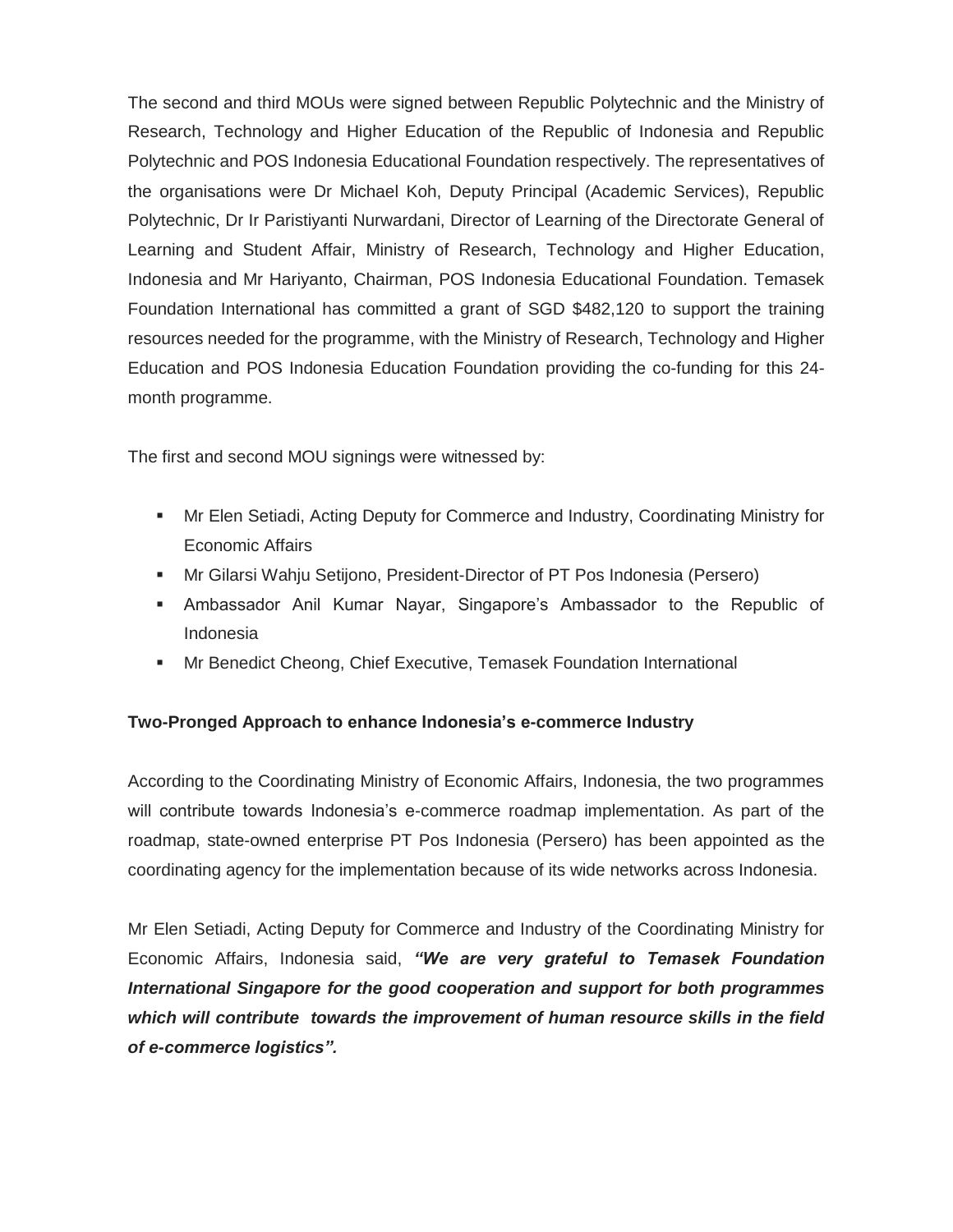To officially kick off both learning-exchange programmes, some 100 public sector leaders and education specialists from related government agencies and education institutions gathered today in a half-day Leadership Workshop today facilitated by Singapore Cooperation Enterprise and Republic Polytechnic. Through the workshop, participants will share ecommerce related challenges from their area of work. The workshop will allow the participants to have a deeper appreciation and understanding of different perspectives on e-commerce.

## **Sharing Experience and Challenges in Public Policy**

The first programme, with the Coordinating Ministry for Economic Affairs and Singapore Cooperation Enterprise, aims to build capabilities of 100 officials from the Coordinating Ministry for Economic Affairs, the Ministry of State-owned Enterprises and their associated agencies including PT Pos Indonesia (Persero), industry associations, and governmentlinked organisations in Indonesia to develop a strategy for e-commerce logistics. Singapore Cooperation Enterprise will aggregate relevant expertise from Singapore's public and private sectors in delivering the programme through a series of customised workshops. Through the programme, participants will be able to obtain an understanding of how relevant policies, strategies, logistics infrastructure, support services and fringe industries come together to create a conducive and holistic ecosystem for the development of e-commerce activities.

Mr Gilarsi Wahju Setijono, President-Director of PT Pos Indonesia (Persero), said *"The relevance of Pos Indonesia and other players in the logistics industry is pretty much dependent on whether or not we are capable to cope with changes and disruptions within the industry. This cooperation is one of the important efforts to play a strong role and provide the best service in e-commerce logistics. Through this cooperation, Pos Indonesia's human resources can gain the valuable knowledge and experiences"*.

Mr Kong Wy Mun, Chief Executive Officer of Singapore Cooperation Enterprise, said: *"As part of our nation's drive towards a digital economy and integrated ASEAN, Singapore recognises the importance of connectivity to support a rampant growth of e-commerce in the region. We are continuously upgrading our policies and infrastructure to promote a rapidly expanding and conducive e-commerce ecosystem. We are glad to be able to share this experience and hope that this cooperation will offer the participants valuable insights in developing a high-level strategy framework on ecommerce logistics to complement Indonesia's efforts in this area."*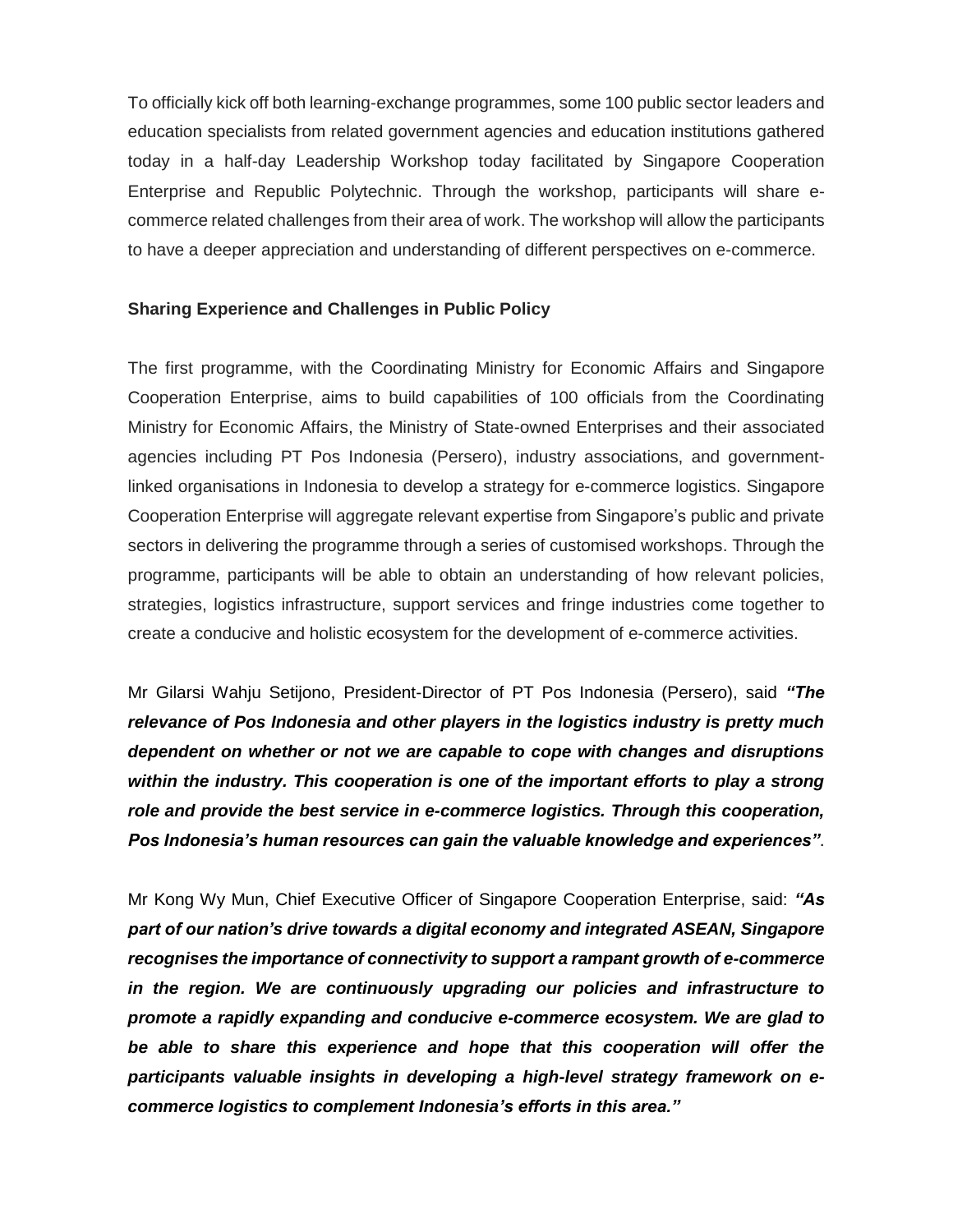# **Building Capability in Technical Education for E-commerce Logistics**

The second programme, delivered by Republic Polytechnic in partnership with the Ministry of Research, Technology and Higher Education and POS Indonesia Education Foundation will focus on enhancing technical education courses in supply chain management for ecommerce offered by leading polytechnics in Indonesia. The programme will reach out 120 participants, including 105 specialists and 15 leaders from four polytechnics and relevant government agencies.

Dr Ir Paristiyanti Nurwardani, Director of Learning, Directorate General of Learning and Student Affairs, Ministry of Research, Technology and Higher Education, said, *"We would like to thank Temasek Foundation International and Republic Polytechnic for working with us and other related Indonesia stakeholders in this collaboration. The Trainingof-Trainers and cascading training workshops, as well as the sharing of expertise in supply chain management and e-commerce will generate positive learning outcomes and support the development of human resources at participating polytechnics in Indonesia".*

Republic Polytechnic's Problem-based Learning (PBL) pedagogy, a learner-centric approach with strong industry focus will be shared with the participants to enhance curriculum delivery of logistics and supply chain management courses. Other training components include pedagogy and curriculum development, LEAN thinking<sup>1</sup> for supply chain management, supply chain analytics, and disruptive technologies in e-commerce. Thereafter, the programme participants will further share their learning with another 100 individuals.

 $\overline{a}$ 

<sup>1</sup> Eliminate waste. Do more with less.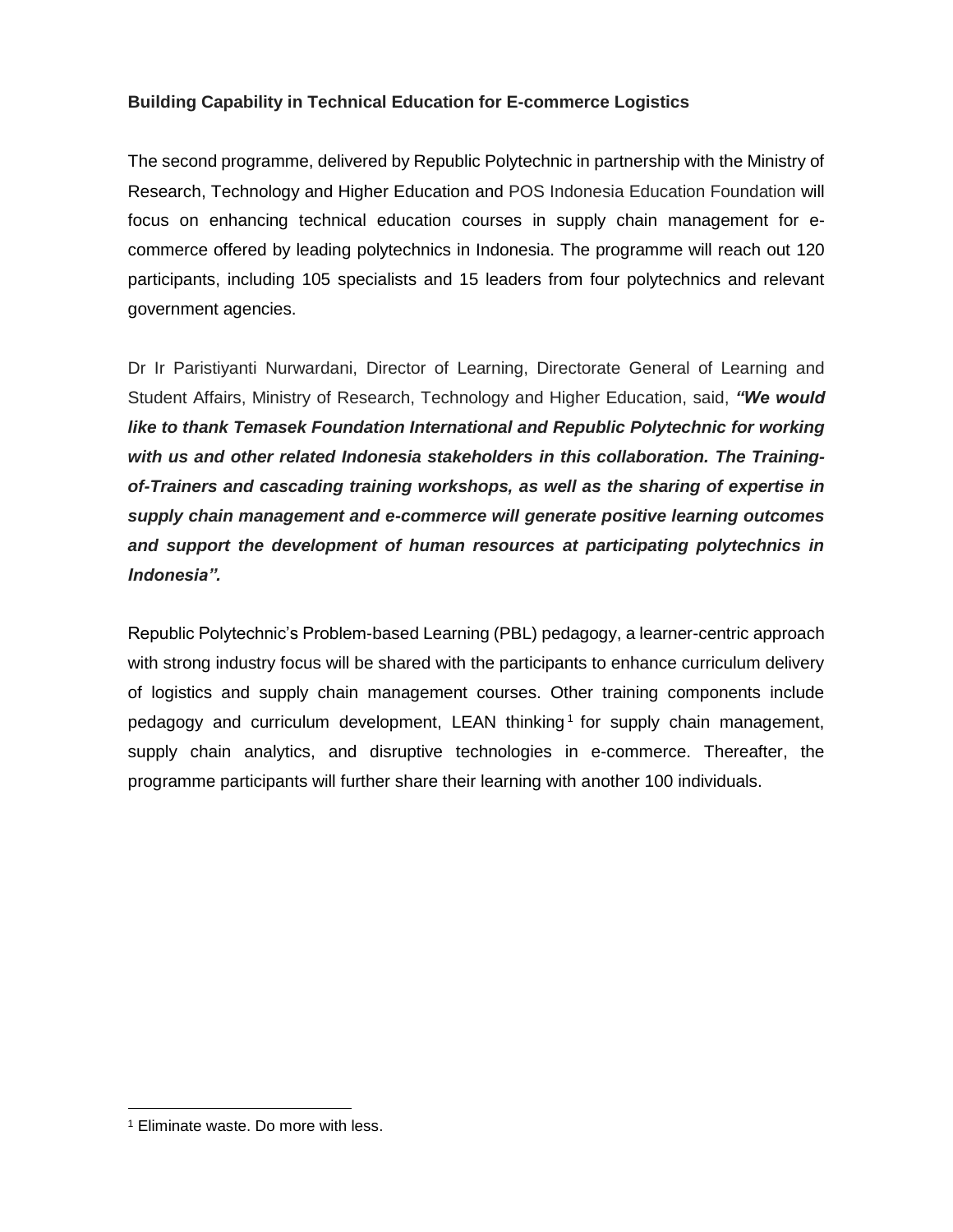Republic Polytechnic's Deputy Principal (Academic Services), Dr Michael Koh said, *"For over 15 years, RP has provided students with a holistic learning experience and nurtured them into industry-ready professionals. Through the sharing of RP's Problem-based Learning pedagogy, coupled with our institution's capabilities in supply chain management, we hope to equip participants with effective curriculum design, delivery and assessment skills that allows them to respond to the changing dynamics of the industry.* 

*We look forward to sharing our pedagogical practices and knowledge with the Indonesian polytechnics through this partnership with the Ministry of Research, Technology and Higher Education Indonesia and POS Indonesia Education Foundation."*

Mr Benedict Cheong, Chief executive, Temasek Foundation International, said, *"Strong public institutions and education are key drivers for the economic and social development of a community. This is why Temasek Foundation International supports programmes in public administration as well as programmes in education. This is the first time the Foundation is supporting two complementing learning-exchange programmes from different focus areas under the overall theme of e-commerce logistics. We are delighted to partner the Coordinating Ministry of Economic Affairs, Indonesia and the Ministry of Research, Technology and Higher Education, Indonesia on these two programmes. Through the programmes, we hope there will be fruitful exchange of knowledge and experience, with new insights and ideas generated and networks of cooperation strengthened".*

*Jointly Issued by Temasek Foundation International, Singapore Cooperation Enterprise and Republic Polytechnic*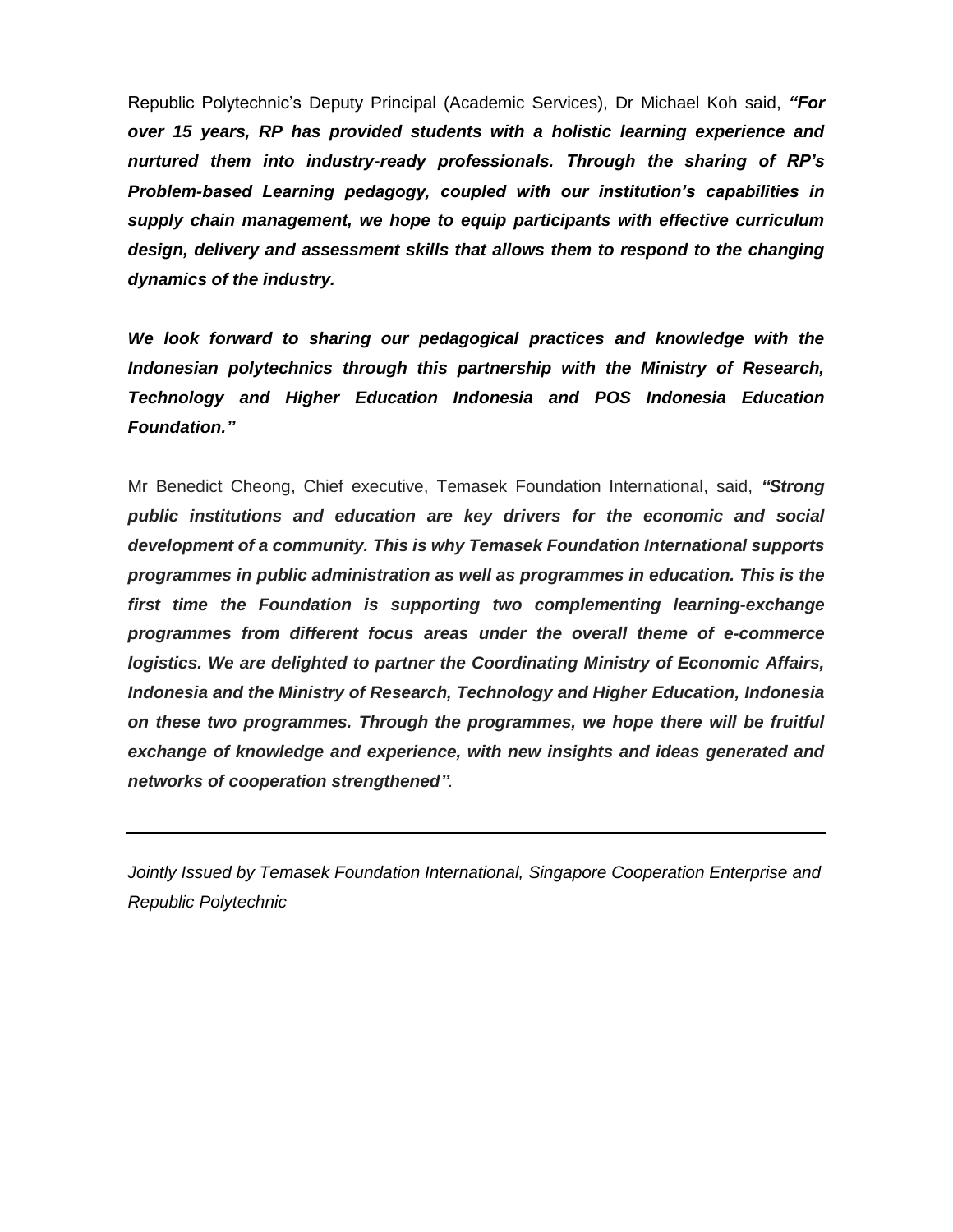Notes to Editor:

## **About Temasek Foundation International**

Temasek Foundation International is a Singapore-based non-profit philanthropic organisation that funds and supports programmes, which aim to build capabilities with programme partners in Asia and beyond. These programmes enable human and social capital development, contributing towards a more vibrant and connected global community, with positive networks of cooperation. The programmes also aim to enhance capabilities in the areas of health care, education, public administration, urban management and disaster-response. Temasek Foundation International is a member of the Temasek family of foundations.

For more information on Temasek Foundation International, visit www.temasekfoundationinternational.org.sg.

#### **About Singapore Cooperation Enterprise**

Singapore Cooperation Enterprise (SCE) is an agency formed by the Ministry of Trade and Industry and the Ministry of Foreign Affairs of Singapore in May 2006 to respond effectively to the multitude of foreign requests to tap on Singapore's development experience. SCE works closely with Singapore's 16 ministries and over 60 statutory boards to tailor possible solutions to match the foreign parties' needs. SCE also serves as the focal point of access to expertise across these public agencies.

SCE's main objective is to share Singapore's public sector expertise to interested foreign parties which can be government agencies or non-government entities. In doing so, we aim to build long-term partnerships with foreign parties and to generate business opportunities for Singapore's private sectors. With effect from 31 August 2012, SCE was restructured as an integrated arm of IE Singapore, the government agency promoting international trade and partnering Singapore companies in going global, to optimize the synergies between both organizations.

For more information on Singapore Cooperation Enterprise, please visit [www.sce.org.sg.](http://www.sce.org.sg/)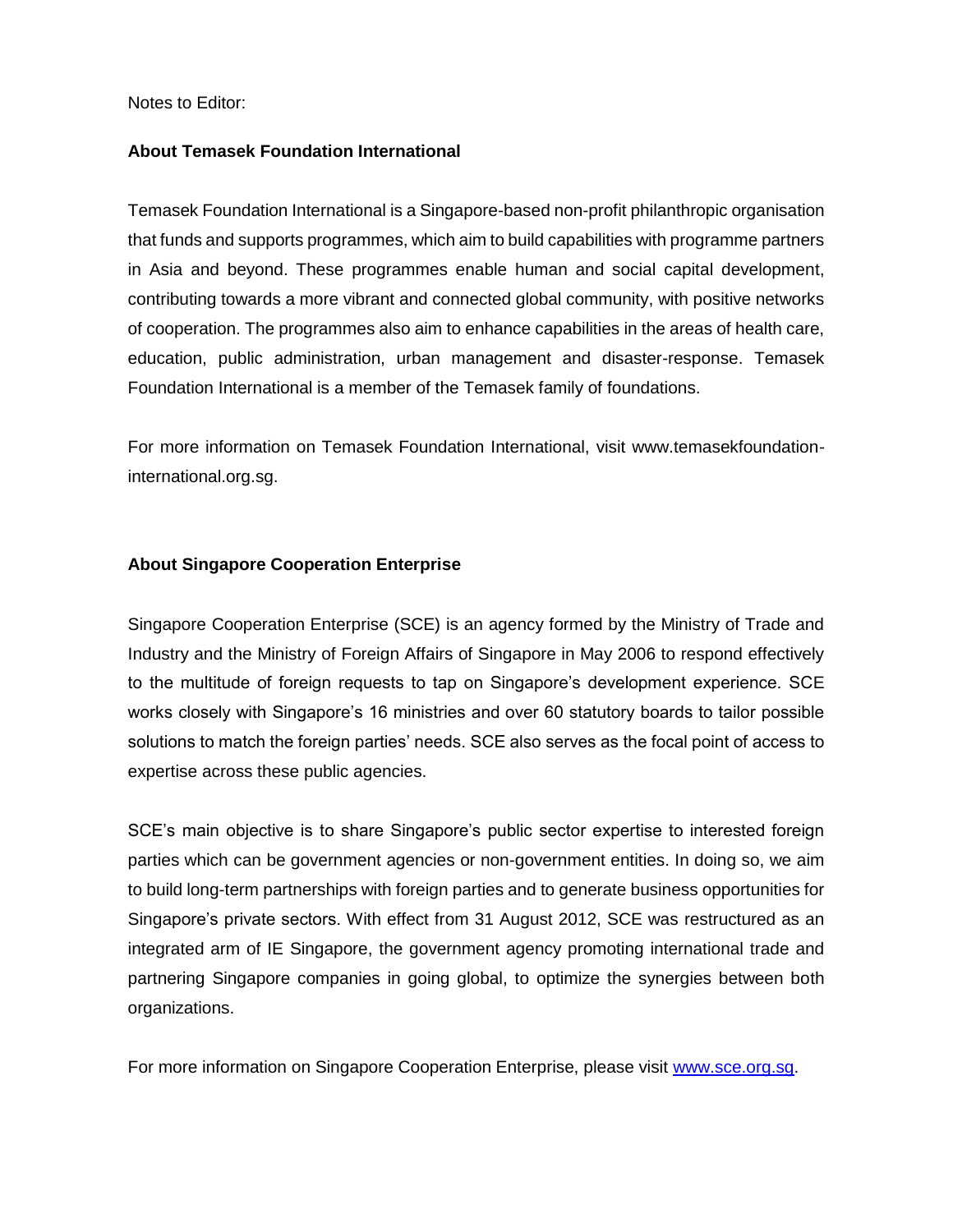# **About Republic Polytechnic**

The first educational institution in Singapore to leverage the Problem-based Learning approach for all its diploma programmes, Republic Polytechnic (RP) has seven schools and one academic centre offering forty-one diplomas in Applied Science, Engineering, Enterprise and Communication, Hospitality, Infocomm, Sports, Health & Leisure, and Technology for the Arts.

Republic Polytechnic is committed to nurturing innovation and entrepreneurial learning in an environment that develops problem-solving skills and lifelong learning opportunities. Its holistic and broad-based curriculum prepares students for an active and meaningful role in society as problem solvers, respected professionals and passionate citizens.

Republic Polytechnic strives for excellence by achieving various international and national accreditations, including ISO 9001, ISO 14001, OHSAS 18001, ISO 22301, Singapore Quality Class, People Developer, Innovation Class, and Service Class.

For more information on Republic Polytechnic, please visit [www.rp.edu.sg.](http://www.rp.edu.sg/)

## **About the Coordinating Ministry for Economic Affairs of the Republic of Indonesia**

For more information on Coordinating Ministry for Economic Affairs of the Republic of Indonesia, please visit www.ekon.go.id.

# **About the Ministry of Research, Technology and Higher Education of the Republic of the Indonesia**

For more information on Ministry of Research, Technology and Higher Education of the Republic of the Indonesia, please visit international.ristekdikti.go.id.